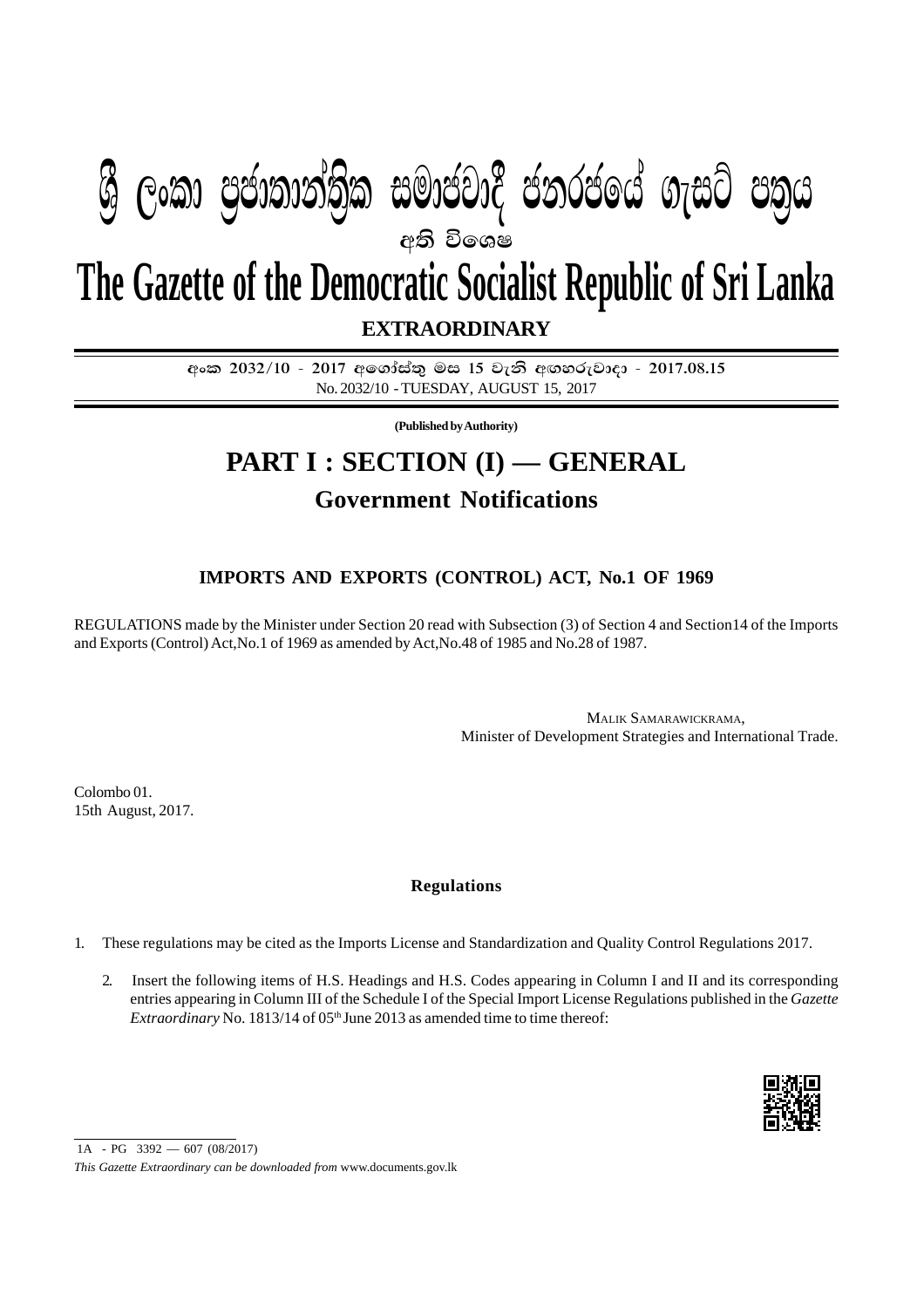2A I කොටස : (I) ඡෙදය - ශීු ලංකා පුජාතාන්තිුක සමාජවාදී ජනරජයේ අති විශෙෂ ගැසට් පතුය - 2017.08.15 PART I : SEC. (I) - GAZETTE EXTRAORDINARY OF THE DEMOCRATIC SOCIALIST REPUBLIC OF SRI LANKA - 15.08.2017

| Column<br>(I)<br><i>H.S.</i><br>Heading | Column<br>(II)<br><i>H.S.</i><br>Code |   | Column<br>(III)<br>Description                                                                                                                                                                                                                                                                                                                                                                | ICL |
|-----------------------------------------|---------------------------------------|---|-----------------------------------------------------------------------------------------------------------------------------------------------------------------------------------------------------------------------------------------------------------------------------------------------------------------------------------------------------------------------------------------------|-----|
| 85.36                                   |                                       |   | <b>Electrical apparatus for switching or protecting</b><br>electrical circuits, or for making connections to or<br>in electrical circuits (for example, switches, relays,<br>fuses, surge suppressors, plugs, sockets, lamp-<br>holders and other connectors, junction boxes), for a<br>voltage not exceeding 1,000 volts; connectors for<br>optical fibers, optical fiber bundles or cables. |     |
|                                         |                                       | ÷ | Lamp – holders, plugs and sockets                                                                                                                                                                                                                                                                                                                                                             |     |
|                                         | 8536.69                               |   | Other                                                                                                                                                                                                                                                                                                                                                                                         |     |
|                                         |                                       |   | For a voltage exceeding 80V, but not exceeding 250V;                                                                                                                                                                                                                                                                                                                                          |     |
|                                         | 8536.69.22                            |   | Other Shaver sockets, Universal sockets and<br>travel adaptors                                                                                                                                                                                                                                                                                                                                | L   |
|                                         | 8536.69.29                            |   | Other                                                                                                                                                                                                                                                                                                                                                                                         | L   |
| 85.44                                   |                                       |   | Insulated (including enameled or anodized) wire,<br>cable (including co-axial cable) and other<br>insulated electric conductors, whether or not fitted<br>with connectors; optical fiber cables, made up of<br>individually sheathed fibers, whether or not<br>assembled with electric conductors or fitted with<br>connectors.                                                               |     |
|                                         |                                       |   | Other electric conductors, for a voltage not<br>exceeding 1,000V:                                                                                                                                                                                                                                                                                                                             |     |
|                                         | 8544.42                               |   | Fitted with connectors:                                                                                                                                                                                                                                                                                                                                                                       |     |
|                                         |                                       |   | Other:                                                                                                                                                                                                                                                                                                                                                                                        |     |
|                                         | 8544.42.99                            |   | Other                                                                                                                                                                                                                                                                                                                                                                                         | L   |

- 3. The Schedule I of the Special Import Standardization and Quality Control Regulations published in the Gazette Extraordinary No. 1844/49 of 08<sup>th</sup> January 2014 is hereby further amended;
	- (I) Delete the following Import Regulations and items of H.S.Codes appearing in Column II, its corresponding entries appearing in Colum III and Column IV of the Schedule I of the Special Imports (Standardization and Quality Control) Regulations published in the *Gazette Extraordinary* No.1844/49 of 08<sup>th</sup> June 2014 as amended from time to time there of: